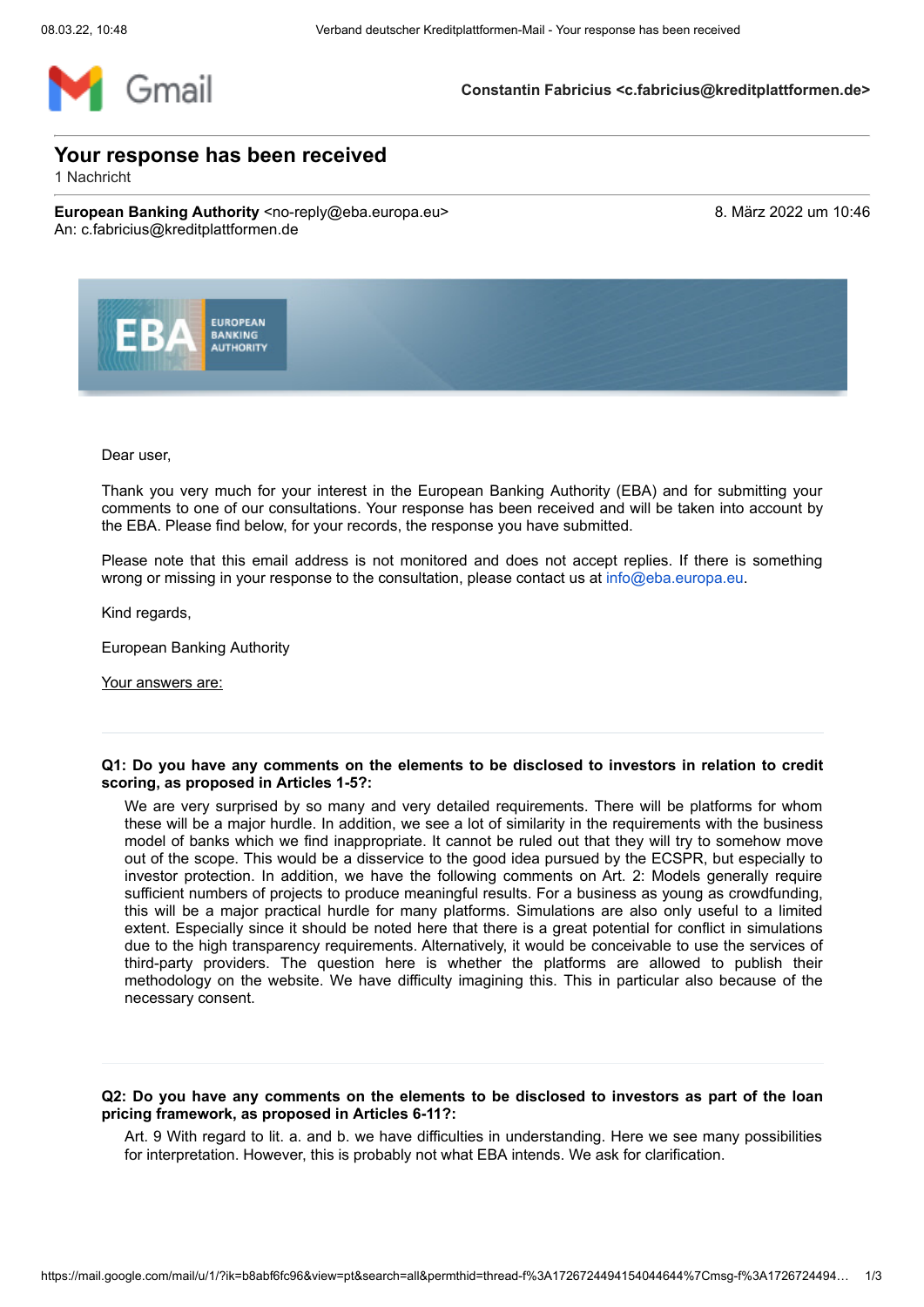## **Q3: Do you consider that the elements for the price of the loan to be fair and appropriate as proposed in Article 11 are sufficient?:**

With regard to lit. b., we have difficulties in understanding. In particular, we wonder what discount factor EBA envisages here. Different interpretations are also possible in this respect.

#### **Q4: Do you have any comments with the information and factors to be considered by crowdfunding service providers in relation to credit risk assessment as proposed in Articles 12-18? Are there other elements that should be taken into account?:**

Art. 13 sec. 2 We very much welcome the reference to ESG. However, we have considerable doubts about the admissibility of the inclusion under European law, because EBA is going beyond the mandate of the ECSPR here. Regardless of this, the content of the standard is too vague. We are very pleased to announce that our trade body is working on an industry standard on ESG. We have also seen the gap in the ECSPR and are trying to provide our members with specific requirements for compliance with this important topic. We are very happy to talk about this work with EBA. Art. 14 sec. 1 lit. b. This provision is a major hurdle for established companies and is also virtually impossible for platforms to implement. In fact, there are no requirements for financial planning. We suggest deleting the second part ("...and the expected volatility over different time horizons."). Art. 16 sec. 1 lit. b. There is a liability problem behind this provision. We see the danger here, if the requirement is not changed, that platforms will opt for the unsecured business model. In this respect, too, the ECSPR would then not have been rendered a service.

**Q5: Do you have any comments on the information and factors to be considered by crowdfunding service providers in relation to loan valuation as proposed in Article 20?:**

Art. 20 sec. 1 lit.c In practice, this requirement can only be implemented with difficulty, because time and again it happens that the project owners do not provide support here. What should the platform do then? Assistance from the legislator would be necessary here. Art. 20 sec. 3 lit. b. & sec. 4 We do not understand this requirement with the best will in the world.

**Q6: Do you have any comments on the elements to be included in the policies and procedures for disclosure of information to investors, as proposed in Articles 21-22?:**

n/a

**Q7: Do you have any comments on the elements to be included in the policies and procedures related to the risk management framework and to credit risk assessment as proposed in Articles 23- 28?:**

n/a

**Upload files**: 220308\_EBA Consultation on Art 19-7 ECSPR - TRS.pdf

**Disclose comments**

Yes

**Name of the organization:**

Verband deutscher Kreditplattformen e.V.